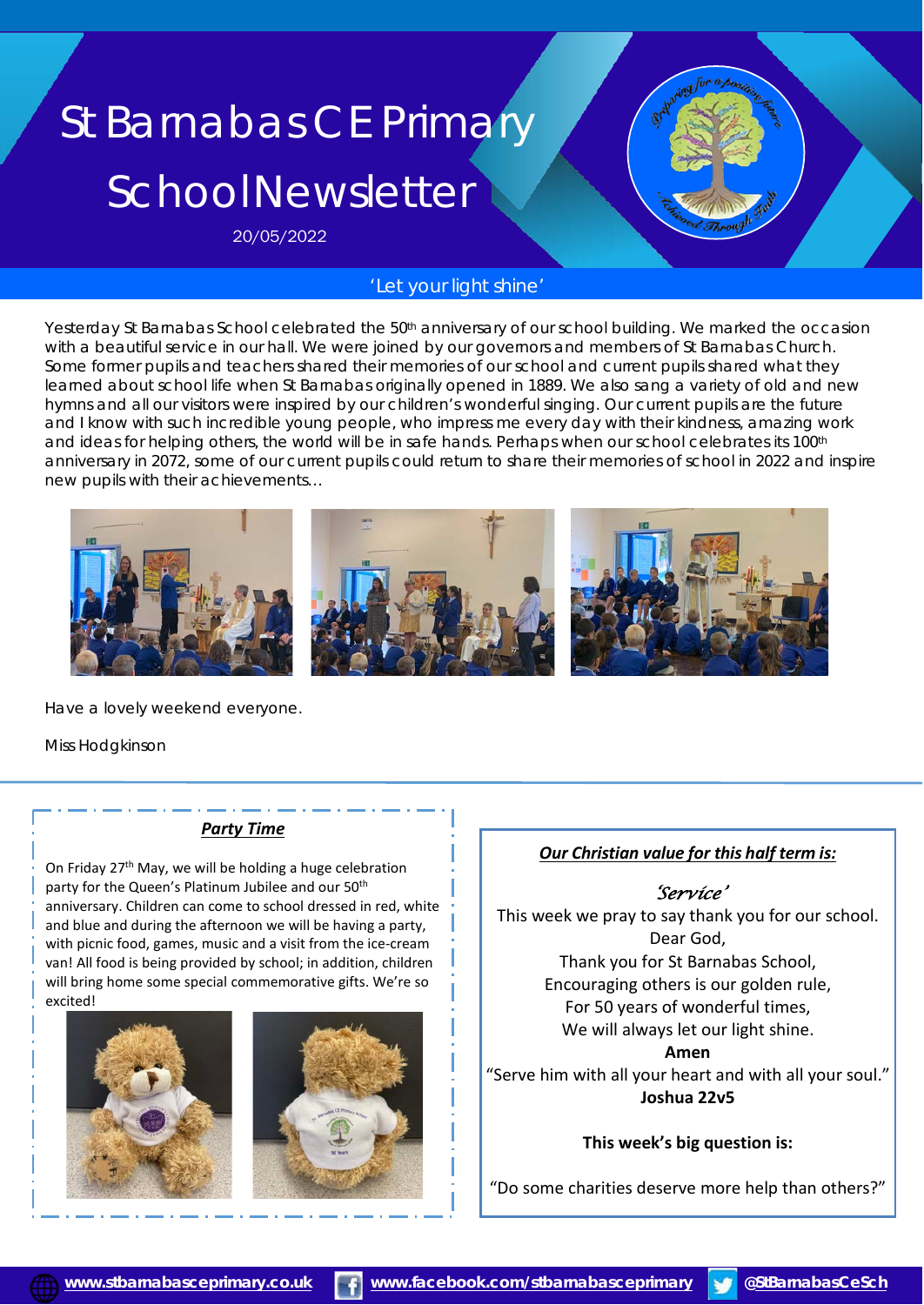## *Christian Aid Week*

Mighty oaks from little acorns grow was the theme for Christian Aid Week 2022, children had the opportunity to take part in a class worship and find out more about the vital work the charity organises across the globe to support others in need.

The theme reminded pupils of the design of our school badge, the vision and values it demonstrates. We are all little acorns when we start St. Barnabas school, achieving incredible things as we grow and develop through the school on the way to becoming mighty oaks!

#### *Be on time!*

Being on time to school, every day is really important. Children who are late miss vital learning and are picking up bad habits that could affect their future employability. Being just a few  $\frac{1}{1}$ minutes late each day builds up to large amounts | of lost learning over a school year.

| Minutes late per day | Days of lost learning in |
|----------------------|--------------------------|
|                      | a year                   |
| 5 minutes            | $3\frac{1}{2}$ days      |
| 10 minutes           | 7 days                   |
| 15 minutes           | 10 days                  |

**Please make sure your child is in school by 8:45am**

## *Staying Safe Online*

This week's e safety message continues to be aimed at our younger children, particularly in Nursery. In the early years it is full if excitement and energy. Children very often begin to use devices at this age, as they make children feel happy and relaxed. It is really important that we set time limits for screen use, particularly for our younger children, so that they are more exposed to quality interactions with adults. These are most important for their development. The guide this week gives tips to parents and carers on how we can do this.



The ariainal £2.50 children's book company Making books affordable for parents, carers, education professionals & trade

We are holding our second virtual book fair next week with [www.booksforbugs.co.uk,](http://www.booksforbugs.co.uk/) where parents can buy books for their children, at fantastic prices! There are 1000's of books at only £2.50 including many top titles from baby books through to teen books. All orders placed during our book fair will be delivered to school for free (please type in the school address in the delivery address section) and also school will be able to earn a free book for every five books purchased by parents/carers.

Please place your order between Monday 16th May and Sunday 22nd May (or you'll be charged for delivery).